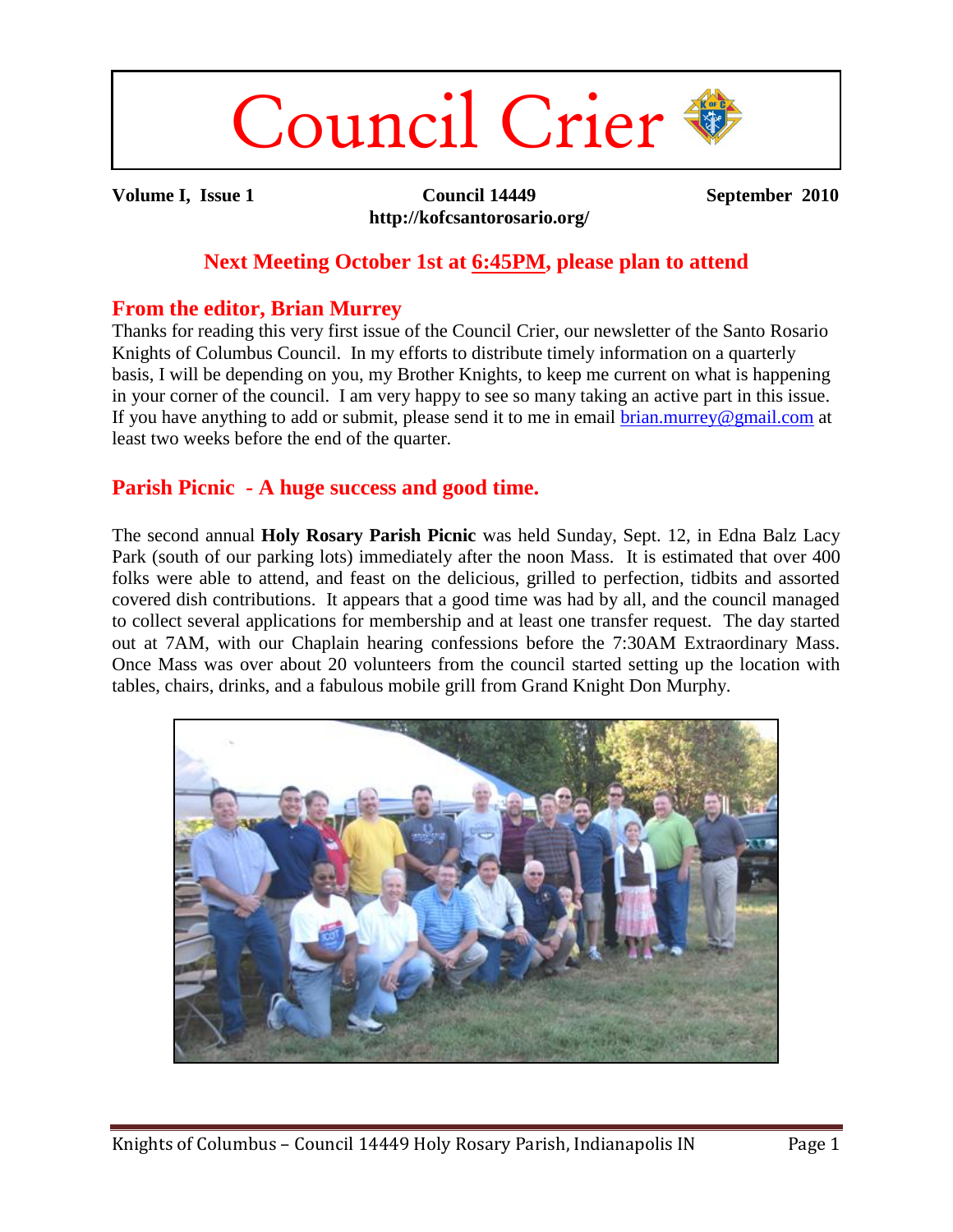# **You're Invited to the 2010 Adoption Picnic**

The picnic is a great opportunity for adoptive parents to meet others who have adopted and share stories, support, food, and fun. It is an opportunity for your children to meet other kids who may have a similar experience. For prospective adoptive parents, you will have a chance to speak with those who have gone through the experience, as well as our team! Please bring with you anyone who is interested in adoption or orphan care, including all family and friends too!

Drinks, main dish and activities will be provided. All in attendance are asked to bring a side dish or desert. Last names beginning A-R, please bring a side dish. Last names beginning S-Z, please bring desert.

The Picnic will be held on September 18, 2010 at Forest Park, 701 Cicero Road, Noblesville IN, in Shelter #1, from 4PM to 7PM. RSVP via email to [nicole@mljadoptions.com](mailto:nicole@mljadoptions.com)

### **Ask Father Magiera**

Q: When taking part in the sacrament of Reconciliation, what happens with the sins we fail to confess, because we just can't remember them? Our intentions are to have a good confession, and leave the confessional with a clean conscious, there has been no intent to not seek reconciliation for these sins, but how can we confess what we don't recall?

A: Though it would be most imprudent to conceal venial sins, venial sins do not "break" our friendship with God, i.e., the soul is still infused with Sanctifying Grace. That Grace is only lost when one commits a mortal sin. A limping analogy would be to go to the doctor for a serious problem say, a bleeding ulcer, and not tell him about a case of athlete's foot. Very imprudent. To conceal any sin willfully is simply, not only imprudent, but stupid. Yet, the Sacrament of Penance only requires us to confess mortal sins. Concealing even one invalidates the confession and adds yet another mortal sin "to the account." Yet, people can forget things. Hence, there should always be a good examination of conscience. One may never conceal a mortal sin. If one forgets to confess other sins, i.e., venial sins, no problem, they are taken care of, i.e., absolved, as well, so long as there is contrition (the church only requires "imperfect contrition" or attrition) and a firm purpose of amendment. Venial sins are absolved, even if not confessed due to forgetfulness. A good practice is frequent confession - better for the memory - and to confess such sins as they are remembered in later confessions, though this is not required. I have rarely encountered this, though people will tell me of mortal sins they've forgotten. This is required. Prudence should always be the ruling virtue.

#### **Respect Life Sunday – October 3rd**

Respect Life Sunday will be observed throughout the United States on Sunday, Oct. 3. Msgr. Joseph F. Schaedel, vicar general, will be the celebrant for the Respect Life Mass at 1 p.m. at SS. Peter and Paul Cathedral, 1347 N. Meridian St., in Indianapolis. Representatives will march in the opening procession at the Mass and carry banners identifying their parish, school or group. The symbolic procession highlights the fact that in order to build a culture of life, Catholics must unite in pro-life ministry and be rooted in the Eucharist.

At the conclusion of the Respect Life Mass, Msgr. Schaedel will present the Archbishop Edward T. O'Meara Respect Life Award and the Our Lady of Guadalupe Pro-Life Youth Award. The